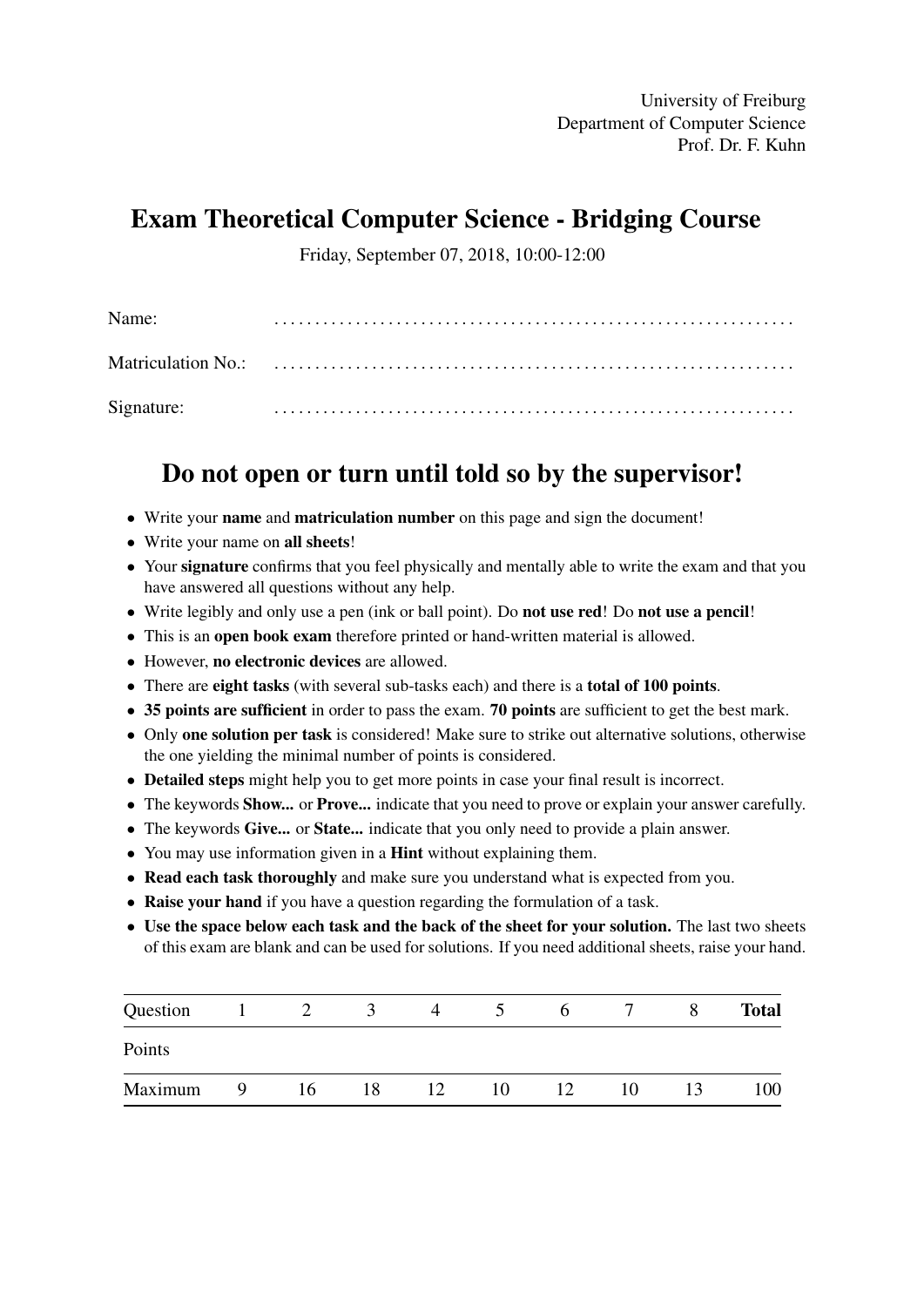### Task 1: Mathematical Proofs (10 Points)

(a) By mathematical induction, prove that for any positive integer  $n$ ,  $6^n - 1$  is divisible by 5. *(5 Points)*

*Remark: Integer* k *is divisible by integer*  $\ell$  *if there exists an integer* s such that  $k = s \cdot \ell$ .

(b) Prove that every tree of size at least 2 is a bipartite graph. *(5 Points)*

*Remark: A graph is bipartite if its set of vertices can be divided into two disjoint and independent sets. An independent set of vertices is a set of vertices in a graph, no two of which are adjacent.*

*Hint: You can use the fact that every tree* T *contains a vertex* v *of degree* 1*. Moreover, if one removes* v *from* T*, the remaining graph is still a tree.*

### Sample Solution

(a) Induction Base: For  $n = 1$ :  $6^1 - 1 = 5 = 1 \cdot 5$ . Induction Hypothesis: Let us assume that  $6<sup>n</sup> - 1$  is divisible by 5. Induction Step:  $6^{n+1} - 1 = 6(6^n) - 1 = 6(6^n - 1) - 1 + 6 = 6(6^n - 1) + 5.$ 

As you see both terms  $6(6^n - 1)$  and 5 are divisible by 5 which concludes the proof.

(b) Idea: Add nodes with even distance to the root to one set and nodes with odd distance to the other set.

Proof by induction: For sure the statement holds for trees with two nodes. Now assume the statement holds for all trees with n nodes. Let T be a tree with  $n+1$  nodes and u a node with degree one, i.e., there is a node v such that v is the only neighbor of u. Let  $T' := T \setminus \{u\}.$  $T'$  is a tree with n nodes, so by assumption there is a partition of  $T'$  in disjoint independent sets U and W. If  $v \in U$ , add u to W (and vice versa) and we obtain a partition of T in two disjoint independent sets.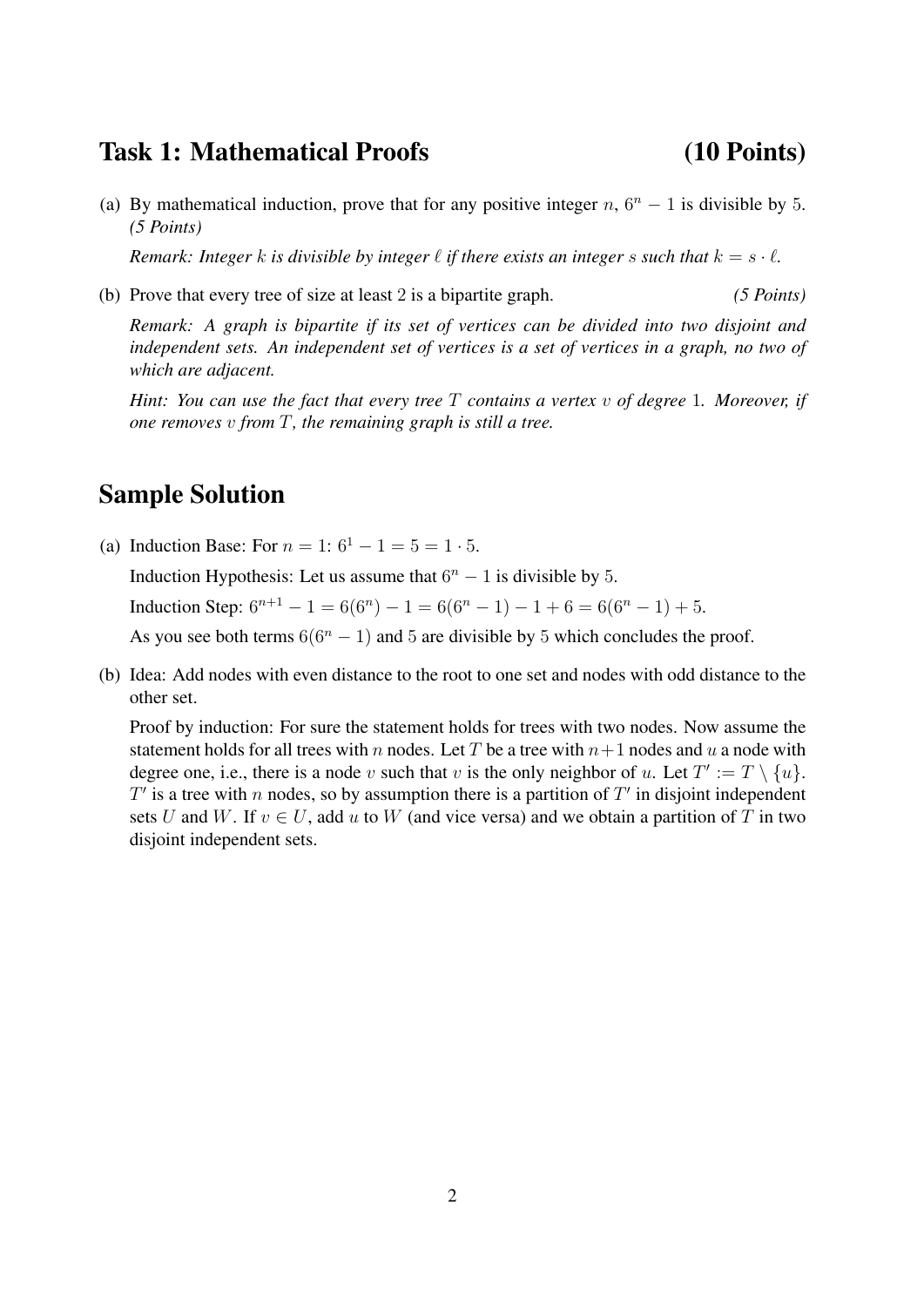## Task 2: DFAs, NFAs, Regular Expressions (11 Points)

Consider the following language  $\mathcal L$  over alphabet  $\mathcal A = \{a, b\}.$ 

Language  $\mathcal L$  contains all strings in which at least one of the symbols  $a$  or  $b$  occurs an even number of times. For example,  $aba \in \mathcal{L}$  but  $ab \notin \mathcal{L}$ .

(a) Draw an NFA that recognizes L. *(6 Points)*

(b) Provide a regular expression that recognizes L. *(5 Points)*

## Sample Solution

(a)



(b)  $a^* \cup b^* \cup (b^*ab^*ab^*)^* \cup (a^*ba^*b^*)^*$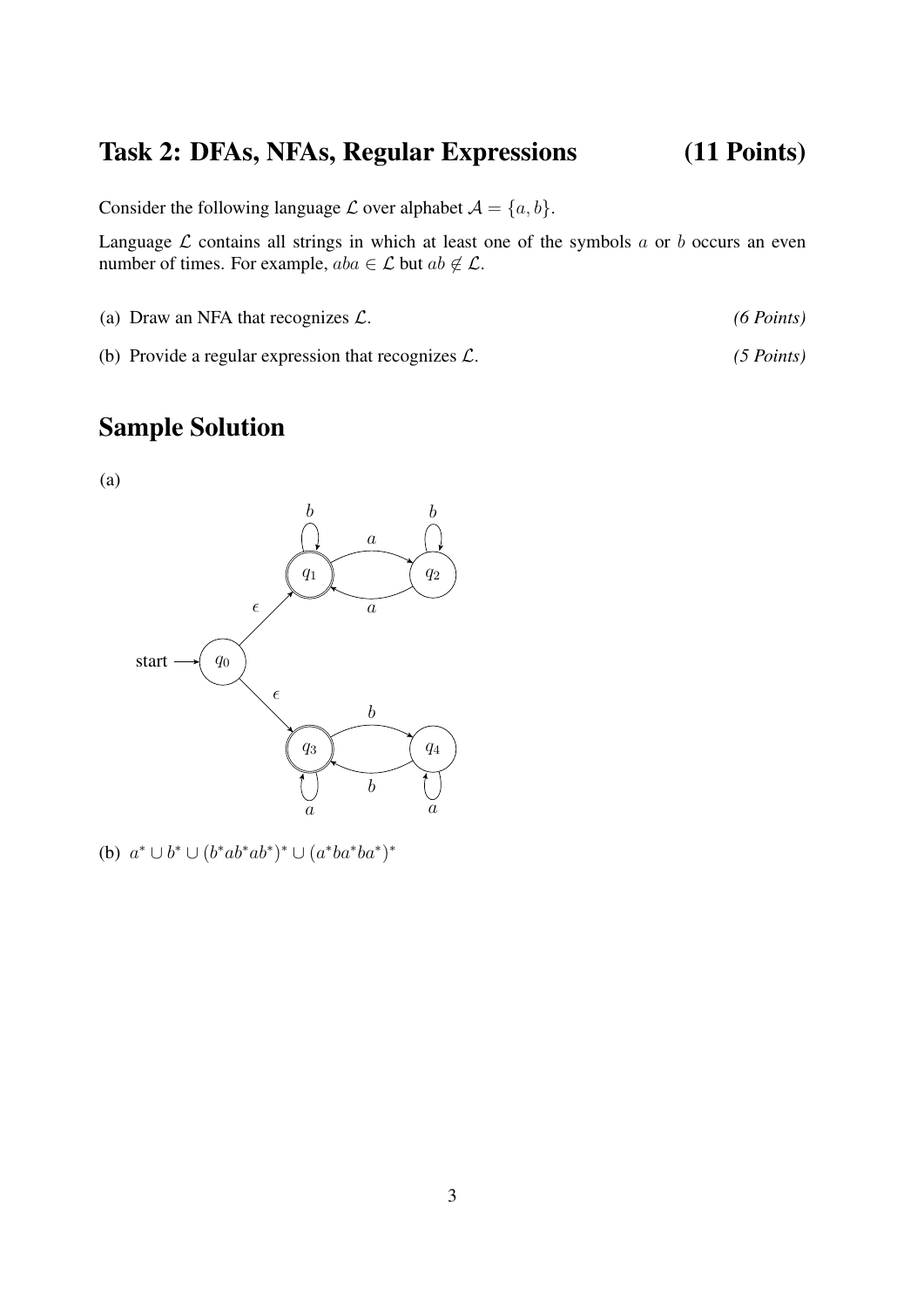# Task 3: Context-Free Languages (20 Points)

Consider the following language over alphabet  $\{a, b, c\}$ .

 $L = \{a^*wc^k | w \in \{a, b\}^*$ , and k is the number of a's in w}

- (a) Applying the pumping lemma, show that L is not a regular language. *(7 Points)*
- (b) Draw a pushdown automata that recognizes L. *(8 Points)*
- (c) Give a context-free grammar that recognizes L. *(5 Points)*

## Sample Solution

- (a) Let  $p \ge 1$ . Choose  $s = a^p c^p \in L$ . Then in any partition  $s = xyz$  with  $|y| > 0$  and  $|xy| \le p$ , y only contains as. Then  $xy^0z$  is a string with more cs than as and therefore can not be in L.
- (b)



(c)

 $S_0 \rightarrow AC$  $A \rightarrow aA \mid \epsilon$  $C \rightarrow BaBCc \mid \epsilon$  $B \to Bb \mid \epsilon$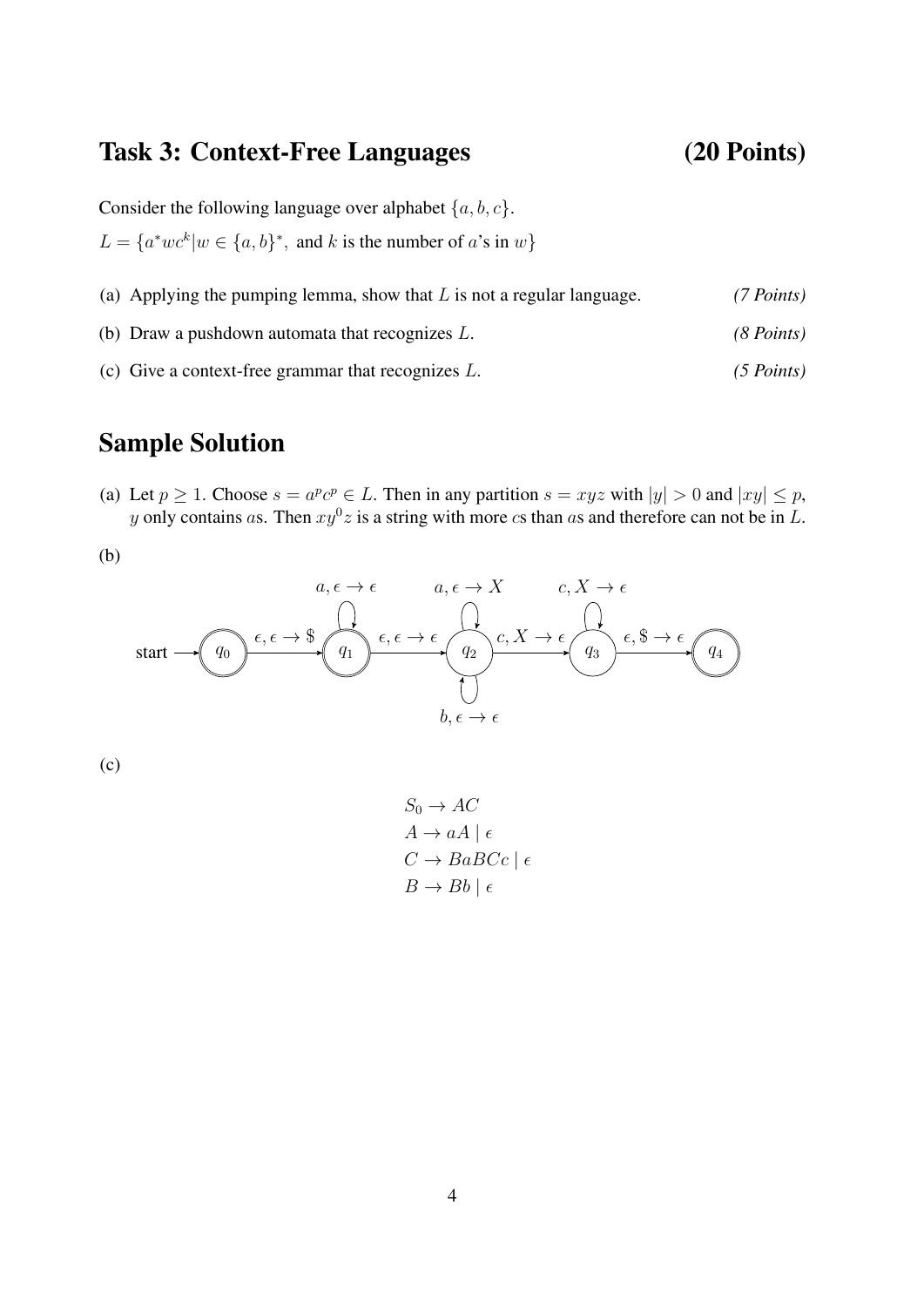#### Task 4: Regular and Context-Free Languages (14 Points)

(a) Let  $L_1, L_2, L_3, \ldots$  be an infinte sequence of regular languages, each of which is defined over a common input alphabet  $\Sigma = \{a, b\}$ . Let  $L = \bigcup_{i=1}^{\infty} L_i$  be the infinte union of  $L_1, L_2, L_3, \ldots$ 

Is it always the case that  $L$  is a regular language? If your answer is YES, give a proof. If your answer is NO, give a counterexample. Explain your answer. *(7 Points)*

- (b) Consider alphabet  $\Sigma = \{a, b\}$  and arbitrary strings  $w_1, w_2, ..., w_{100}$  over  $\Sigma$ . Then, let  $L_1, L_2$ , and  $L_3$  be languages defined over  $\Sigma$ , where
	- $L_1$  consists of all possible strings over  $\Sigma$  except the strings  $w_1, w_2, ..., w_{100}$ .
	- $L_2$  is recognized by an NFA; and
	- $L_3$  is recognized by a PDA.

Prove that  $(L_1 \cap L_2) \circ L_3$  is a context-free language.

*Hint: First show that*  $L_1$  *and*  $L_2$  *are regular.* (7 *Points*)

#### Sample Solution

- (a) The answer is NO. For  $i \in \mathbb{N}$ , let  $L_i = \{a^i b^i\}$ . Each  $L_i$  is regular because it is finite, but  $\bigcup_{i=1}^{\infty} L_i = \{a^n b^n \mid n \in \mathbb{N}\}\,$ , which is not regular.
- (b)  $\{w_1, \ldots, w_{100}\}$  is finite and therefore regular.  $L_1$  is the complement of this language and therefore also regular.  $L_2$  is regular as it is recognized by an NFA. As the intersection of regular languages is regular,  $L_1 \cap L_2$  is regular and therefore context-free.  $L_3$  is context-free as it is recognized by a PDA. As the concatenation of context-free languages are contextfree,  $(L_1 \cap L_2) \circ L_3$  is context-free.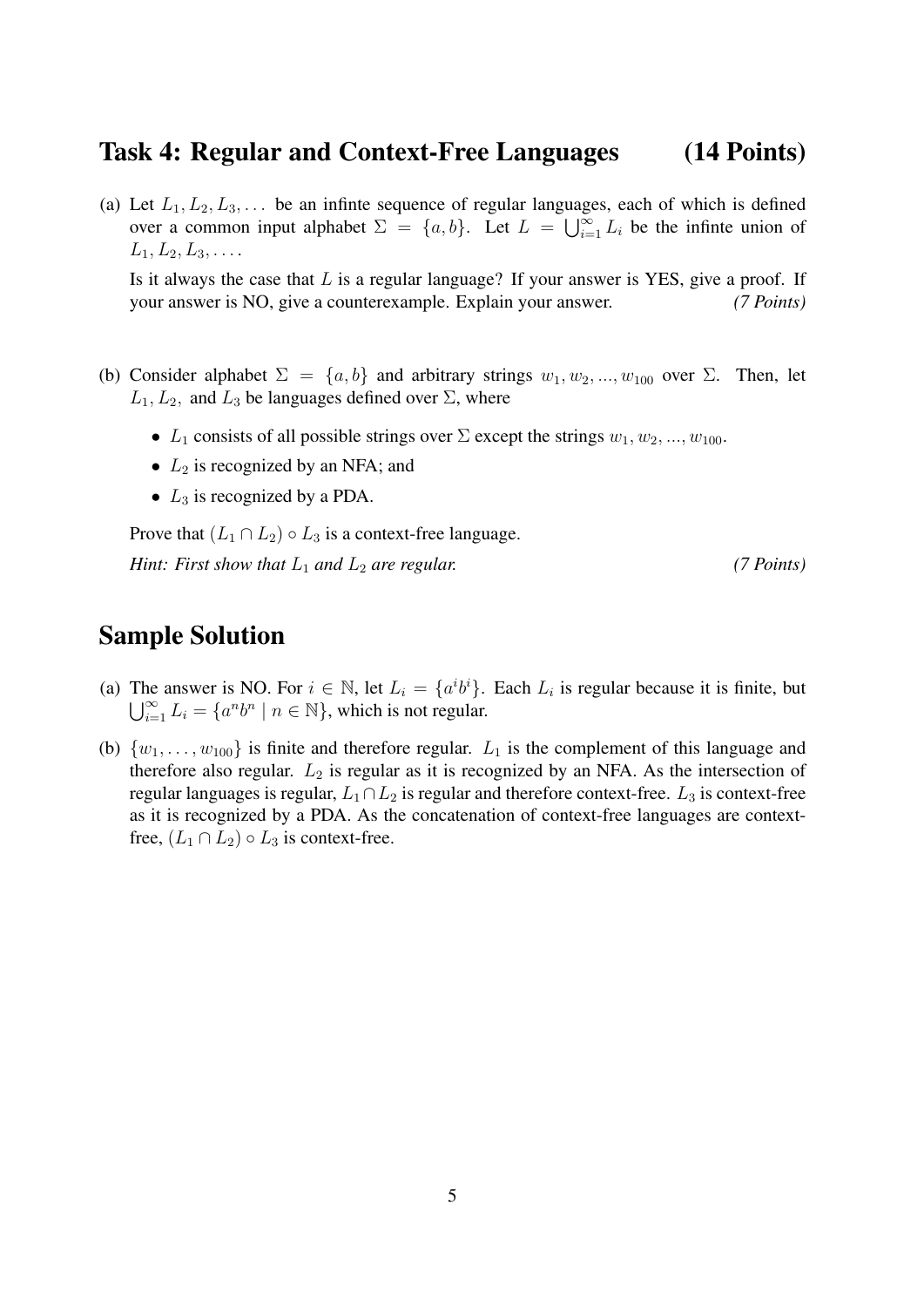### Task 5: Turing machines (10 Points)

Consider alphabet  $A = \{1, 2, \ldots, 9\}$ . We call a string S over A a *blue* string, if and only if the string consisting of the odd-positioned symbols in  $S$  is the reverse of the string consisting of the even-positioned symbols in S. For example  $S = 14233241$  is a blue string since the substring of the odd-positioned symbols is 1234 which is the reverse of the substring of the even-positioned symbols, i.e., 4321.

Design a Turing machine which accepts all blue strings over A. You do not need to provide a formal description of the Turing machine but your description has to be detailed enough to explain every possible step of a computation.

## Sample Solution

On input S, first go through all symbols. If it is an odd number, reject. Else repeat the following:

Go left until you reach the first unmarked symbol, mark it, go right to the last unmarked symbol, mark it, and compare both symbols. If they are different, reject.

Accept if all symbols are marked.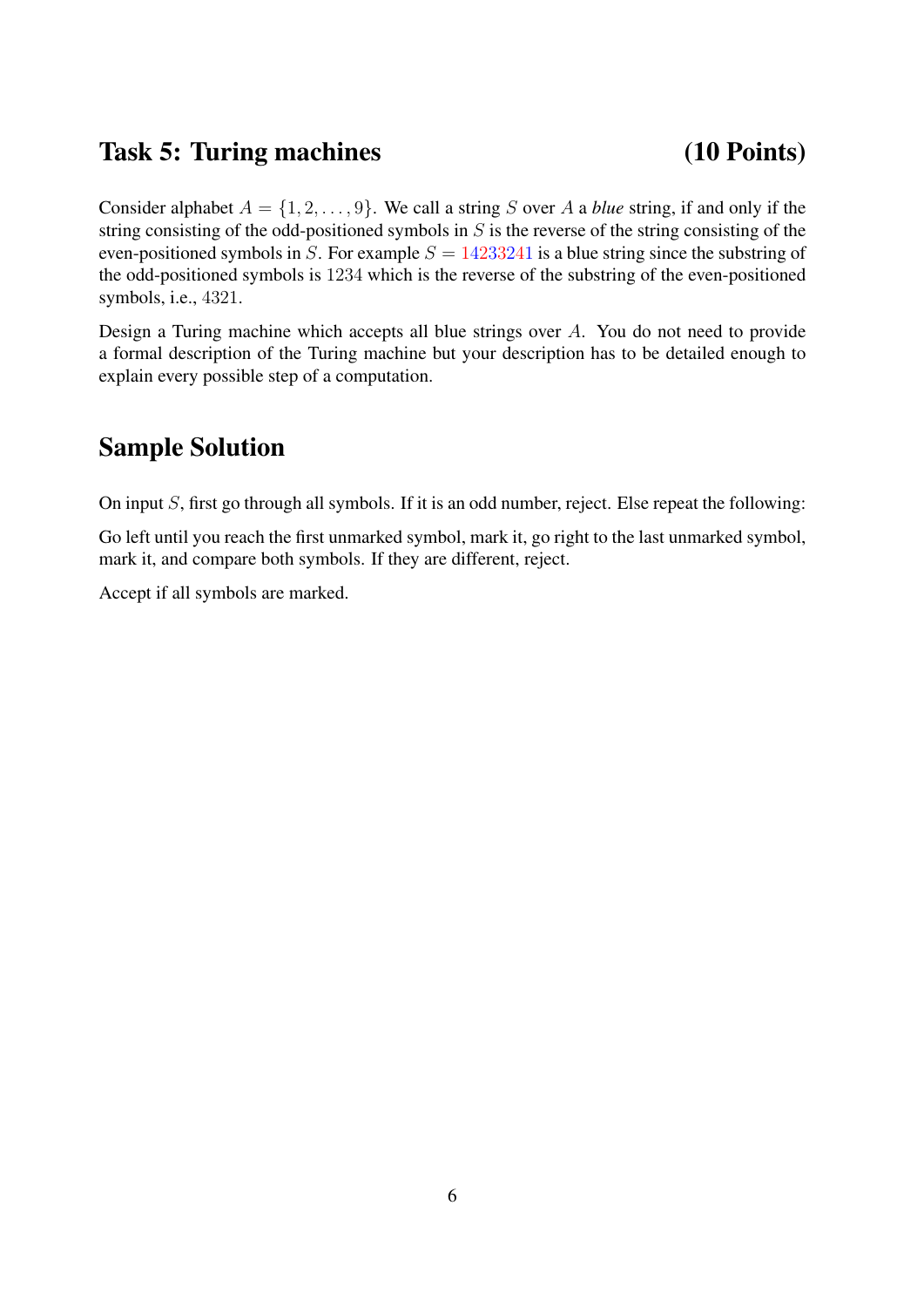## Task 6: Undecidability (10 Points)

Fix an enumeration of all Turing machines (that have input alphabet  $\Sigma$ ):  $\langle M_1 \rangle$ ,  $\langle M_2 \rangle$ ,  $\langle M_3 \rangle$ , ...

Fix also an enumeration of all words over  $\Sigma: w_1, w_2, w_3, \ldots$ .

Prove that language  $L = \{w \in \Sigma^* \mid w = w_i, \text{ for some } i, \text{ and } M_i \text{ does not accept } w_i\}$  is not Turing recognizable.

*Hint: Try to find a contradiction to the existence of a Turing machine that recognizes* L*.*

# Sample Solution

Assume M is a turing machine recognizing L. Then there is an i such that  $M = M_i$ .

Assume M accepts  $w_i$ . One the one hand this implies  $w_i \in L$  (as M recognizes L), on the other hand it implies  $w_i \notin L$  (by the definition of L), leading to a contradiction.

Now assume M does not accept  $w_i$ . One the one hand this implies  $w_i \notin L$  (as M recognizes L), on the other hand it implies  $w_i \in L$  (by the definition of L), leading to a contradiction.

So in either case we get a contradiciton. Therefore such a TM can not exist.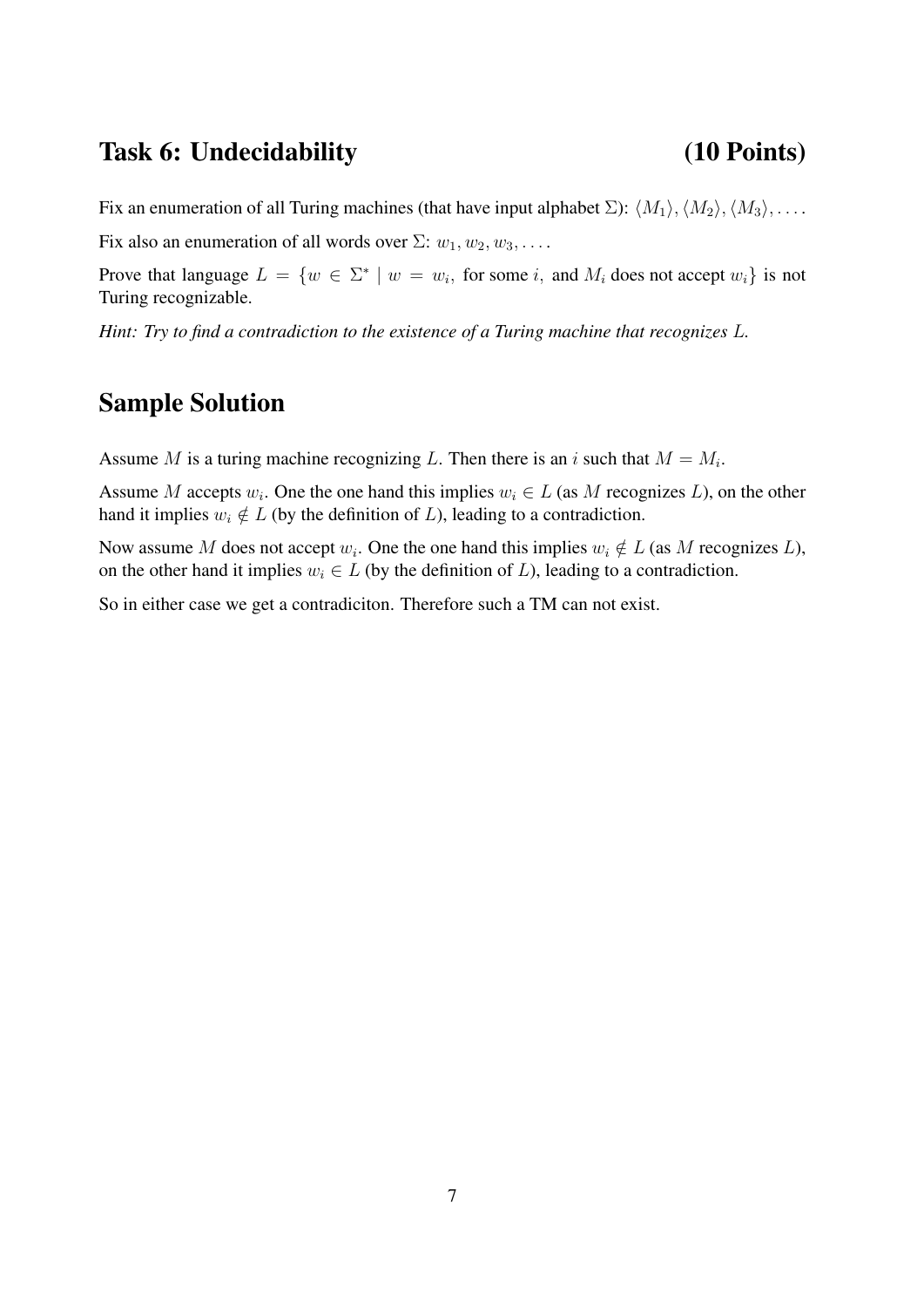### Task 7: Complexity Theory (11 Points)

- (a) Show that the following language is in class P. *(6 Points)* 9-CYCLE =  $\{\langle G \rangle | G$  is a graph and contains a cycle of length 9}
- (b) Is the following statement true or false? Prove your answer. *(5 Points)* Let  $L_1$  and  $L_2$  be languages in  $\mathcal{NP}$ , and assume  $\mathcal{P} \neq \mathcal{NP}$ . Then, if  $L_1 \leq_P L_2$  and  $L_2 \leq_P L_1$ , both  $L_1$  and  $L_2$  are NP-complete.

### Sample Solution

- (a) First check if  $\langle G \rangle$  is a valid graph representation (requiring linear time). Then, for all 9tuples of nodes, check if they form a cycle. For one such tuple  $(x_1, \ldots, x_9)$ , you have to check for all  $i = 1, \ldots, 9$  if  $(x_i, x_{i+1})$  and  $(x_9, x_1)$  is an edge. These are 9 checks to make, each taking at most linear time (go through the list of edges or the adjacency list of a node, depending on the graph representation). So checking one 9-tuple for a cycle can be done in  $\mathcal{O}(n)$ . There are  $n^9$  9-tuples to check, so checking a graph for a 9-cycle takes  $\mathcal{O}(n^{10})$  steps.
- (b) If we choose  $L_1$  and  $L_2$  from  $\mathcal{P} \setminus \{ \emptyset, \Sigma_1^*, \Sigma_2^* \}$ , then  $L_1 \leq_P L_2$  and  $L_2 \leq_P L_1$ . But from  $P \neq \mathcal{NP}$  follows that no language in P is NP-hard, therefore neither  $L_1$  nor  $L_2$  are NPcomplete.